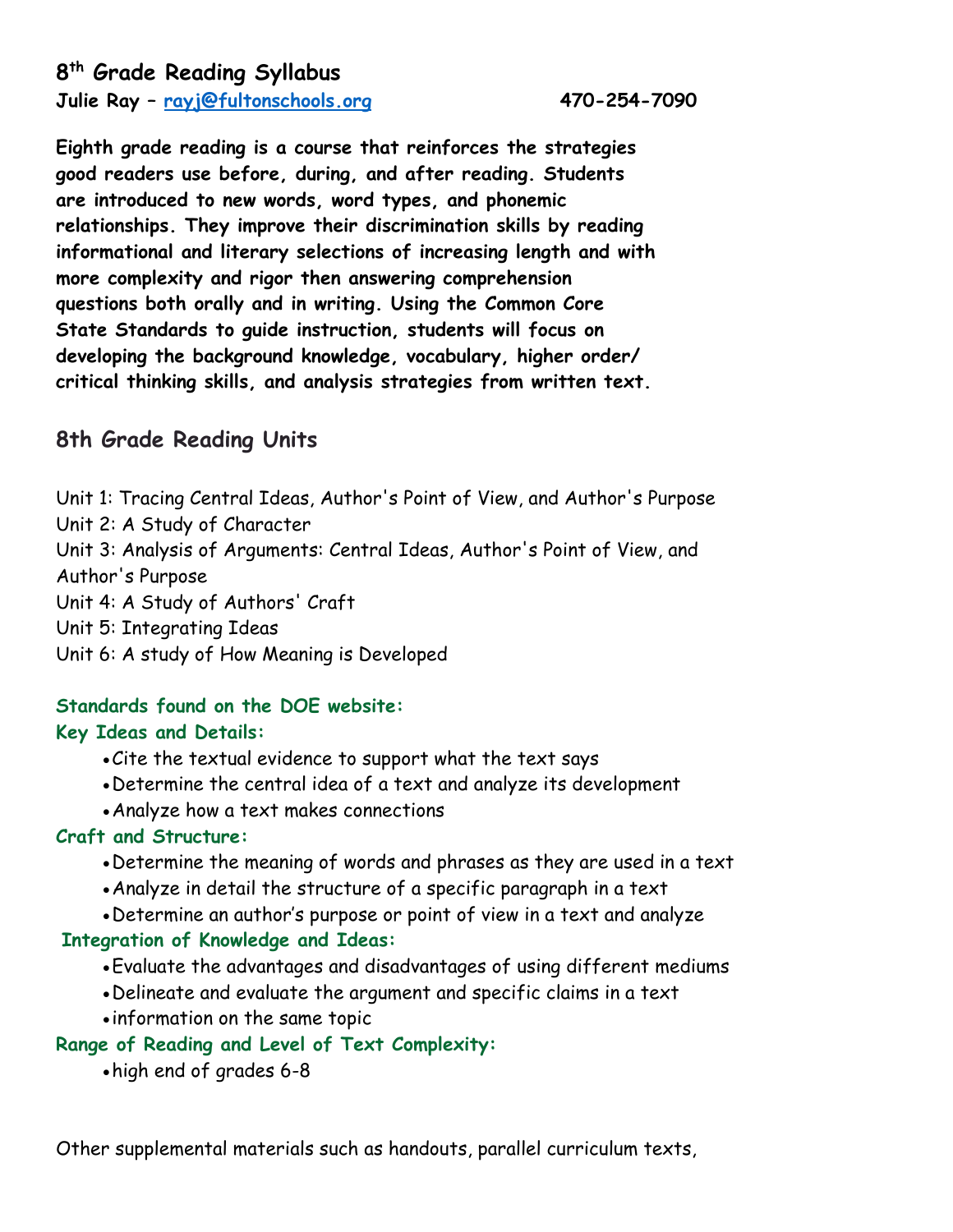direct instruction programs, and study guides will be used as needed and/ or indicated by the students' instructional level.

### **Classroom Expectations**

Student Expectations:

- **Be Proactive**
- **Be Respectful**
- **Be Responsible**

## **Grades**

Major assessments – 55%

Minor assessments (which can include: formatives, projects, and classwork) – 35% Practice (which can include: classwork, homework, and participation) – 10%

### **Recovery on Assignments/Assessments**

All students will have one (1) opportunity each nine weeks to redo/retake one (1) major assignment/assessment.

- Eligibility for a redo/retake is for students who receive a 79 or below on a specific major assignment/assessment.
- Students are eligible to earn a replacement grade on a redo/retake no higher than 79.
- Student redo/retakes must be completed before the next major assignment/assessment is given or five school days before the end of a marking period if there is not another major assignment/assessment given.

## **Special Education Reporting**

Within this course, accommodations and modifications will be implemented based on students' current Individualized Education Plan (IEP). For specific goals and objectives and instructional levels, refer to your child's IEP.

# **Microsoft Class Teams**

Microsoft Office 365 is the Student Management System used in all Fulton County Classrooms. All classes will have a Class Teams site set up. Students can access their Class Teams site through their Microsoft Office account.